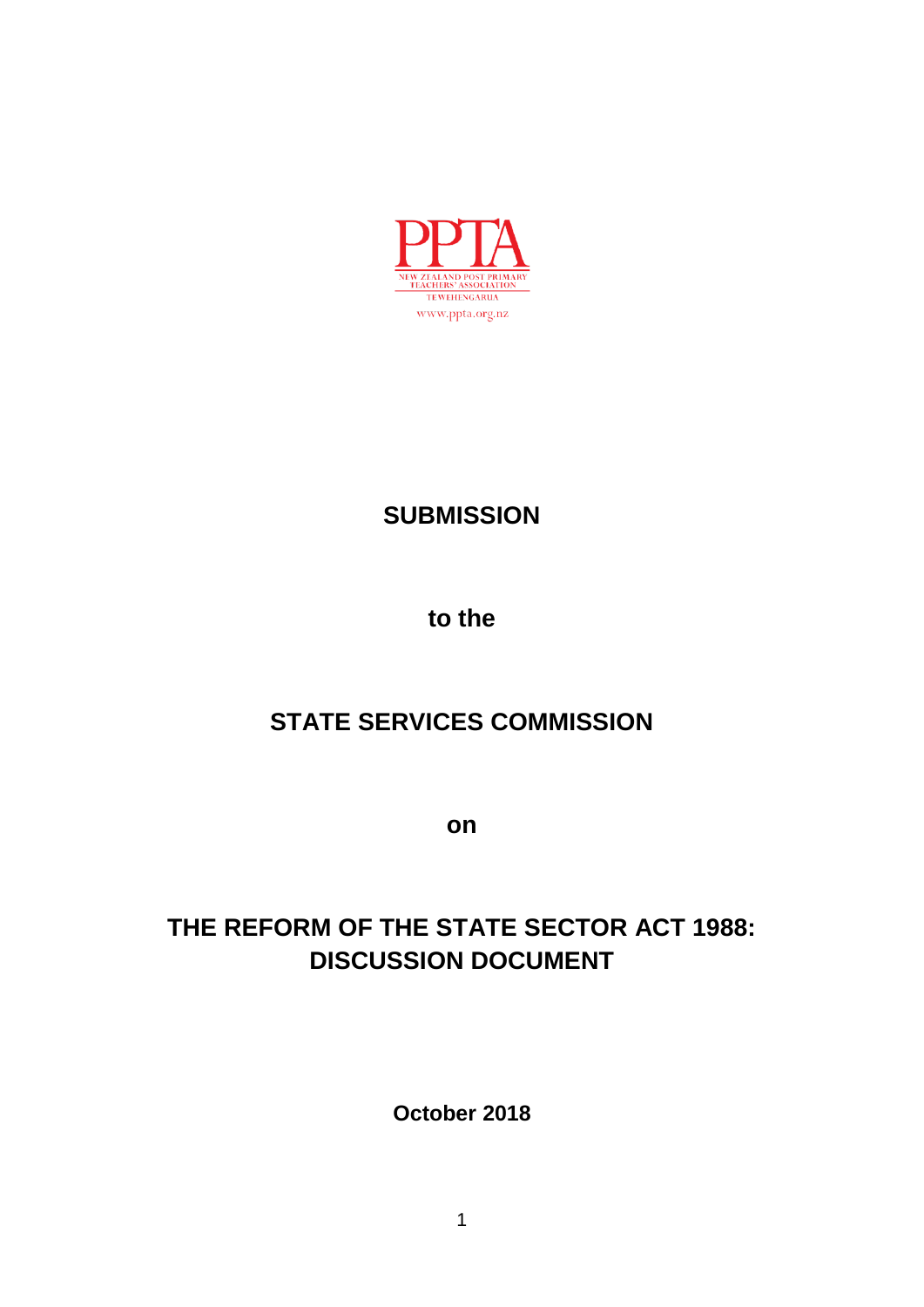# **About PPTA**

- 1. PPTA represents the majority of teachers engaged in secondary education in New Zealand, including secondary teachers, principals, and manual and technology teachers.
- 2. Under our constitution, all PPTA activity is guided by the following objectives:
	- (a) To advance the cause of education generally and of all phases of secondary and technical education in particular;
	- (b) To uphold and maintain the just claims of its members individually and collectively; and
	- (c) To affirm and advance Te Tiriti O Waitangi.
- 3. PPTA is interested in these proposals because:
	- PPTA members are teachers and principals who work in the public sector;
	- PPTA members work alongside, and are affected by the decisions of, public officials who work in the state sector and broader public sector; and
	- PPTA bargains collective agreement and enforces employment conditions for members under the State Sector Act 1988 and Employment Relations Act 2000.

# **General Comments**

## **Lack of Consultation Period**

4. While PPTA appreciates officials from the SSC coming to visit PPTA"s Executive meeting to discuss the rationale for the proposals, like many other submitters, PPTA is concerned about the ridiculously short timeframe available for consultation on these proposals. This is particularly alarming given the complexity of the constitutional arrangements and implications for the Crown-Māori relationship under the Treaty of Waitangi. Such a rushed approach has also impacted on the composition of the discussion document. For example, some parts are written in a way that seems to be appropriate for the service delivery section of the public service, while another (such as the free and frank advice provisions) are more appropriately targeted at civil servant engaged in policy development / in close working relationships with Ministers. A better process would have been to have adopted the first principles consultation approach that is being used through the Review of Tomorrow"s Schools.

#### **Employer Divisions for School**

- 5. The PPTA would welcome some changes to the current state sector employment model as it applies to teachers in schools, as it is highly problematic, with the Secretary of Education as the employer for the purpose of collective bargaining, and individual schools for daily application and enforcement. The Ministry has little incentive to enforce the collective agreement in schools, and is often unaware of the realities of its application, and schools as employers have little commitment to national collective agreements that they often do not understand well. The PPTA would be very interested in working with the Ministry and other unions on changes that will address these problems.
- 6. PPTA approves this submission being shared online.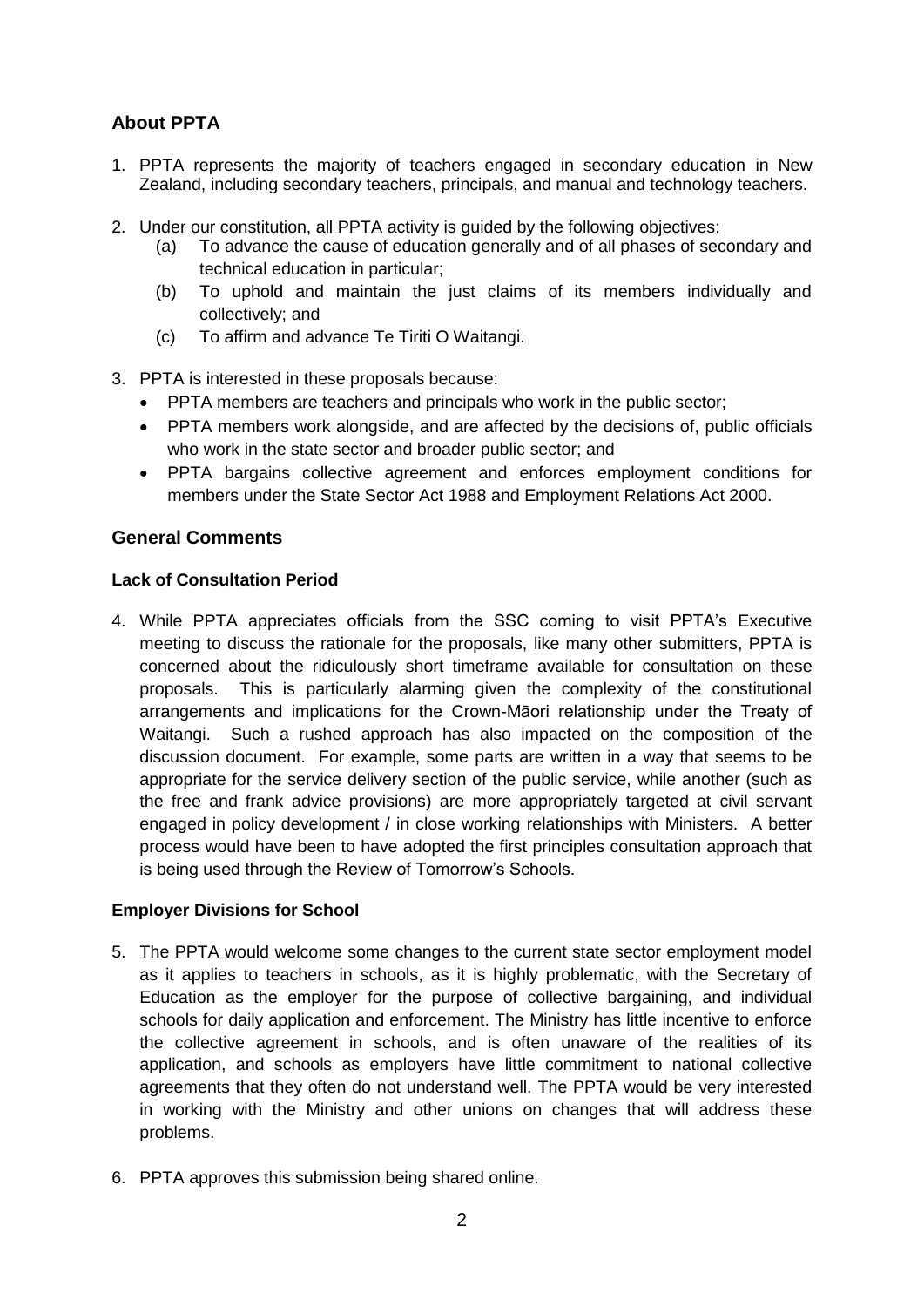# **History: Cause and Effect**

- 7. The enactment of the State Sector Act 1988 ("**the Act**") needs to be seen alongside other reforms that impacted on the delivery of public services and conditions of public servants (including teachers) in New Zealand in the late 1980s and early 1990s. The Public Finance Act 1989, the decentralisation of public health services to DHBs and public education through the adoption of "Tomorrow"s Schools", and the radical reform of employment legislation were three of the most radical changes to the public sector fabric that New Zealand has experienced since the creation of the State Services Commission in 1912 and Michael Joseph Savage's extension of public services in the 1930s and 40s. However, unlike those changes, the 1980s/90s neo-liberal reforms have contributed to widening inequality in New Zealand, out-sourcing and privatisation of core public services with overall lower quality and the loss of institutional knowledge.
- 8. We dispute the suggestion in the discussion document that there have been "few voices calling for change to the State Sector Act". The original Bill preceding the Act was introduced with little to no consultation, and under an FPP electoral system had limited changes in the Government Administration Select Committee, despite fierce public campaigning, 191 written (and 89 requested) oral submissions<sup>1</sup>, and concern raised by trade unions, teachers, parents and other members of the community. The former head of the State Services Commission (Dr. Mervyn Probine, 1981-1986) was amongst those who submitted very strongly against the State Sector Bill when it was introduced. In a media interview at the time he advised that:

"… my concern is that for seventy-five years New Zealand has had an apolitical, or politically neutral, Public Service where the staff from the Permanent heads down were appointed on merit… Now before 1912 Ministers had the authority to make appointments, to terminate services, approve promotions, decide pay rates, and Ministers of the day adopted political patronage pretty freely, and with all its consequences, inefficiency, corruption, ability at attracting staff. In 1912 that power of political patronage was removed from Ministers and the act provided for an independent authority, the State Services Commission, to appoint and promote public servants, determine pay rates, to discipline and all those sorts things, and also to protect individual public servants from political interference…. Now the Prime Minister will not only be involved in the appointment [of chief executives of government departments], the fixing of the conditions of employment, but also has to agree before you can dismiss for a reasonable cause."

9. Almost overnight, teachers were facing the potential loss of all employment conditions won over decades with the switch from a statutory arbitration and award system with "green manuals" setting out the terms and conditions of secondary teachers in New Zealand. A thorough process of codifying with references was undertaken to continue these provisions. However, the following decades under the new employment system saw many attempts by the Government to claw back teachers' hard-won conditions, such as the maternity grant and parental leave, resisted only through the threat of (and actual) industrial action without the circuit-breaker of the courts to set conditions (*with the recent exception of a modern understanding of the Equal Pay Act 1972*).

1

<sup>1</sup> New Zealand Parliamentary Debates. *Hansard* (18 February 1988): [https://drive.google.com/file/d/0B1Iwfzv-Mt3CNC1DSENQYllwNDg/view.](https://drive.google.com/file/d/0B1Iwfzv-Mt3CNC1DSENQYllwNDg/view)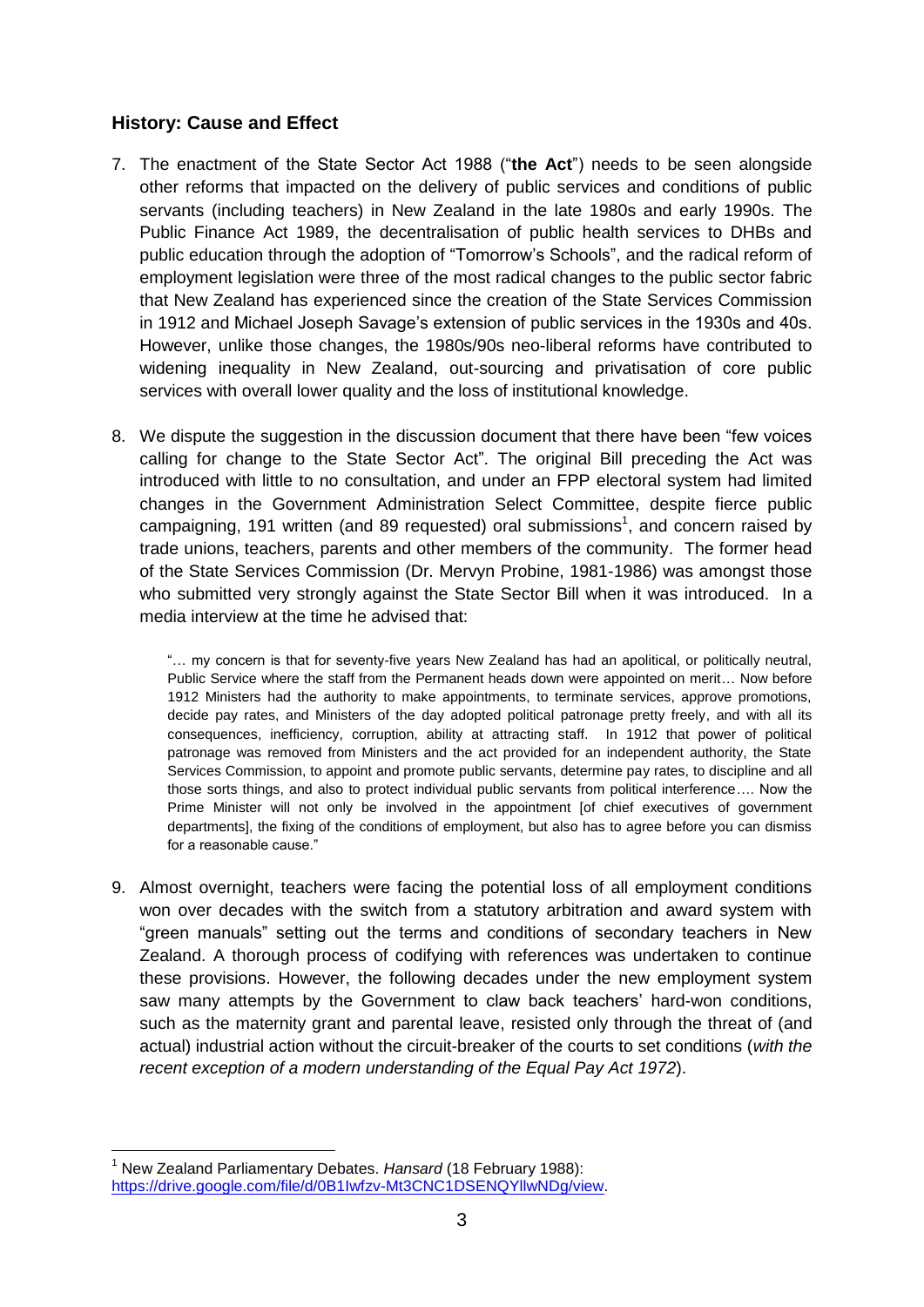- 10. Over the past 30 years, New Zealand has become an increasingly unequal society. For example, "New Zealand:
	- Now has the widest income gaps since detailed records began in the early 1980s;
	- From the mid-1980s to the mid-2000s the gap between rich and the rest has widened faster in New Zealand than in any other developed country;
	- The average household in the top 10 per cent of New Zealand has nine times the income of one in the bottom 10 per cent; and
	- The top 1 per cent of adults own 16 per cent of the country's total wealth, while the bottom half put together have just over 5 per cent."<sup>2</sup>
- 11. Strong and effective public services are needed now more than ever. However, within the education sector, we know that the Tomorrow"s Schools model (while having positive aspects of local engagement and responsiveness) has many problems, for example:
	- **Inequity**: Inequity in our school system arises in three key areas: decentralising governance, funding, and property.
		- o Decentralising governance to school boards comprising volunteers from the community – has not worked well for our most vulnerable communities. In 2017, one in 16 schools had been the subject of government intervention within the last three years: 154 schools had either a Limited Statutory Manager or Commissioner who acted in place of the board after problems, and 65 schools were under Crown management. The average length of intervention was 19 months, with the longest lasting 14 years. Schools that are not well managed cannot provide excellent education to students.
		- o The current school funding arrangements impact negatively on the most vulnerable students within the Tomorrow"s Schools framework.
		- o School property management varies significantly across the school system, with the result that the Government is currently predicting that it will have to spend \$1bn by 2030 to bring all schools up to code.
	- **Student achievement and wellbeing**: While New Zealand"s top students performed well in the latest PISA and TIMMS results, the gap between the low and high achieving students is persistently wide. A similar disparity arises between schools in their ability to respond to students who need extra support, such as students with anxiety or learning needs. Researcher, Dr Cathy Wylie, has advised that New Zealand teachers will not be able to respond to the needs of our most vulnerable students if they continue to operate in isolated schools.
	- **Inefficiencies**: all 2,400 schools have the burden of individual financial and administration functions which is expensive duplication – for example, individual schools paying for auditors adds up to millions of dollars each year (a waste of time and money – it should be streamlined).
- 12. New Zealand can and should do better.

 $\overline{a}$ <sup>2</sup> Rashbrooke, Max *Inequality: A New Zealand Crisis* (Bridget Williams Books Ltd., 2013), pp 1 to 2.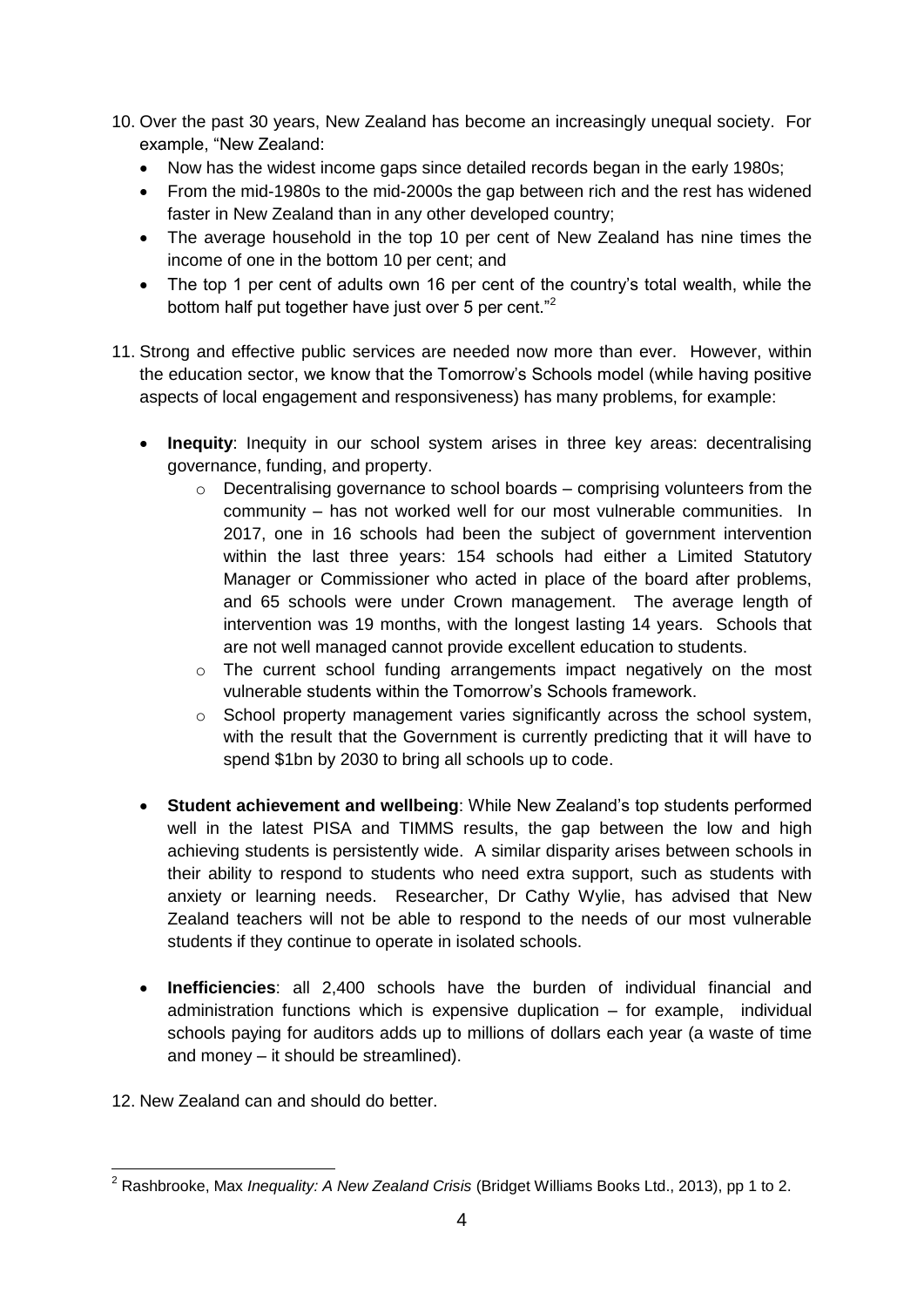- 13. There has been an increasing realisation by Governments of the inefficiencies of a silo"d, competitive, market-driven approach to public services. For example:
	- In the intervening years within education we have seen modifications to the system that gives greater control to the Ministry of Education (e.g. tighter control of initial teacher education), the introduction of decile funding to assist schools in lower socioeconomic communities, and Investing in Educational Success (IES) to encourage greater collaboration better schools;
	- The "Better Public Services" policy of the previous government, that attempted to encourage greater collaboration across government departments; and
	- The return of certain services into public ownership such as KiwiBank and the railway system.
- 14. The previous government"s "Better Public Services" policy of government departments working more collaboratively was sound in principle but we agree with the central premise in the SSC"s discussion document that a fresh approach to public services and the state sector is needed to meet the present and future challenges. The BPS targets in education became a top-down drive to meet arbitrary metrics, and as always created a raft of unintended consequences. They were not shared across departments or agencies, and instead became a stick for the Ministry of Education to drive compliance from schools and teachers. The broad changes that the SSC discussion document proposes will not be achieved by tinkering with an amendment act or solely relying on non-legislative options.
- 15. A useful starting point for analysing the proposals in the discussion document is to consider what the purpose of Government actually is. In his recent book<sup>3</sup>, academic and commentator, Max Rashbrooke articulates the concept of "government for the public good" including seven vital tasks of government:

"… preserving law and order, protecting the planet, urban planning and place-shaping, organising infrastructure, **providing** health and **education**, redistributing income and wealth, and managing the economy."<sup>4</sup> [Emphasis added].

# **Response to Specific Questions**

# **Purpose, Principles and Values**

# *Should the purpose, principles, and values of the New Zealand Public Service be included in the Act? Why do you think that?*

16. A united, cohesive and collaborative public service is something that New Zealanders both expect and deserve. In theory, a purpose statement, values and principles ("**PVP**") help to establish a common framework for a united identity. But the changes will not be through this alone while we continue to have an overworked workforce that is struggling to manage their core functions after ten years of under-funding and a legal framework within the State Sector Act that creates separate legal entities, financial lines and accountabilities within individual departments.

<sup>1</sup> <sup>3</sup> Rashbrooke, M. (2018) *Government for the Public Good: The Surprising Science of Large-Scale Collective Action* (BWB Press, Wellington). 4 Ibid, pg. 19.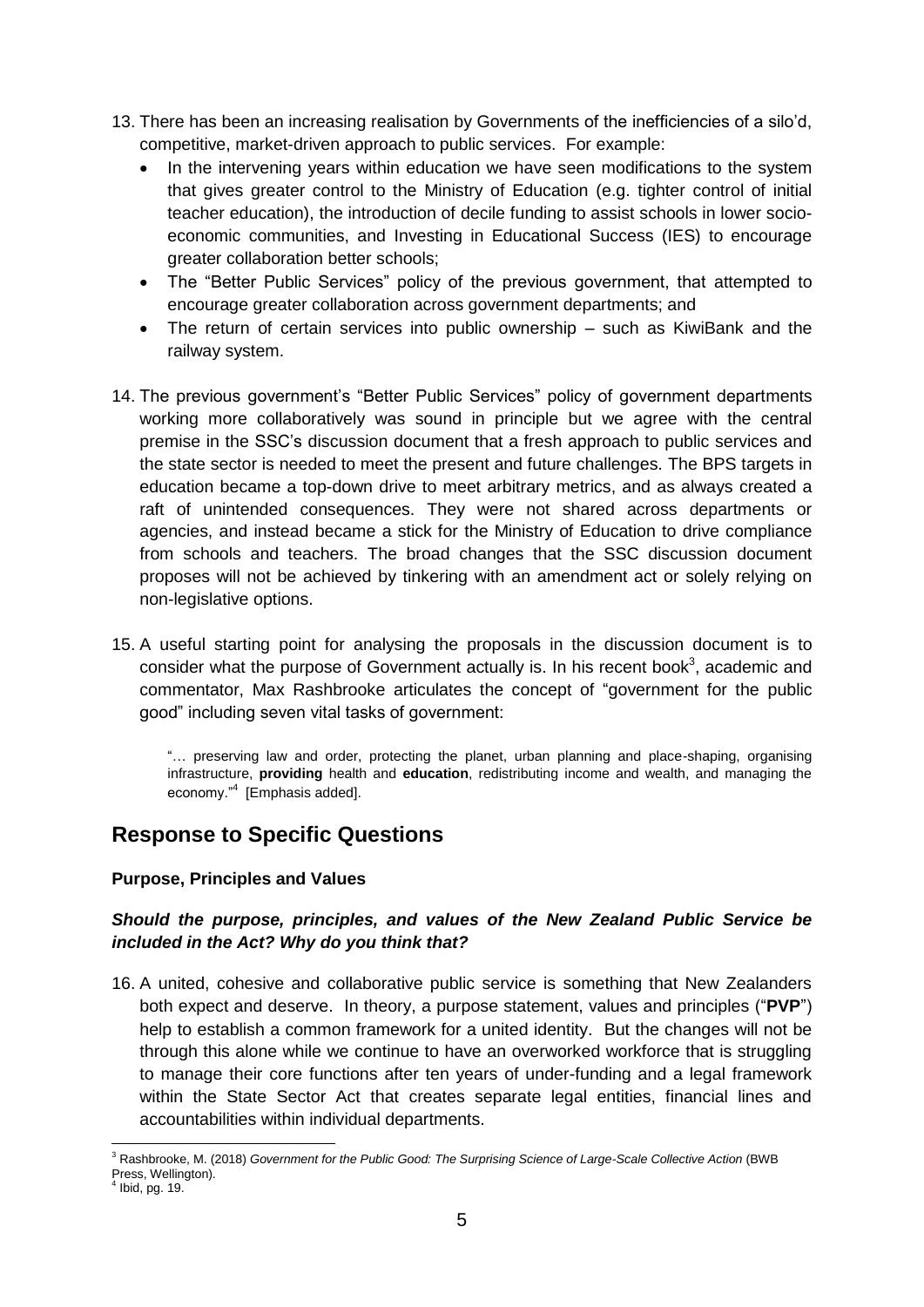17. We note the NZCTU"s point in their submission that:

"The proposal to include statutory principles and values in new legislation is appealing but also fraught. Even more problematic is legislating for principles that would be relevant and meaningful in an extended public sector – as proposed. Workers, professionals and professional associations have questions about how statutory principles and values would apply. A major concern is the tension created from more legislative requirements regarding behaviours and ethics in sectors where workforces are already heavily regulated. In the education sector there are already multiple codes that apply. The health sector is similarly or if not more heavily regulated."

- 18. The Minister, Hon Chris Hipkins, advised PPTA in a meeting that the PVP are not intended to apply to teachers because teachers are already subject to a plethora of standards (both legislative and guidance documents). For example, teachers have:
	- Standards for the teaching profession, promulgated under the Education Act 1989
	- Legal obligations in relation to vulnerable children
	- Proposed legal obligations in relation to family violence victims
	- Professional standards promulgated under collective employment agreements
	- Legal requirements under other legislation, such as health and safety and privacy
	- Employment and school specific policies
	- Professional code of ethics and policy as PPTA members.
- 19. In deciding whether the PVP should be in legislation or not, the starting point should be considering what the purpose and effect of doing so will be. Legislation provides a more permanent format for the articulation and expression of PVP – and including these in primary legislation will ensure the relative longevity and raises the status of each element. It is important to note that Courts and tribunals may take these into account when considering decisions made under the Act and interpret legislation consistently with the PVP. Given the effect that these features would have within a legal framework. the rushed consultation and development period for these areas is constitutionally inappropriate. We compare this with the best practice consultation process that is being undertaken through the first principles review of Tomorrow"s Schools.

#### *How should the principles and values be enforceable?*

- 20. The starting point should be whether they need to be enforceable. There are already sufficient mechanisms within professional regulations, criminal and employment law (including the terms and conditions of employment) to address any serious behaviours such as corruption or abusive conduct. Over-regulation will simply burden busy professionals and is not the way to build a high-trust public sector working environment.
- 21. If you want to embed culture change, then you have to look at how people are motivated and the conditions in which they are being asked to act. What leadership are senior managers in the public sector taking to achieve this common vision? What workplace culture have they created? In the absence of changing the legislative framework completely to eliminate individual legal entities for government departments, the Government needs to consider what other options there are for public sector leaders being motivated to follow the PVP and inspire their staff to do the same. For example, what opportunities are there for cross-departmental training – to build relationships and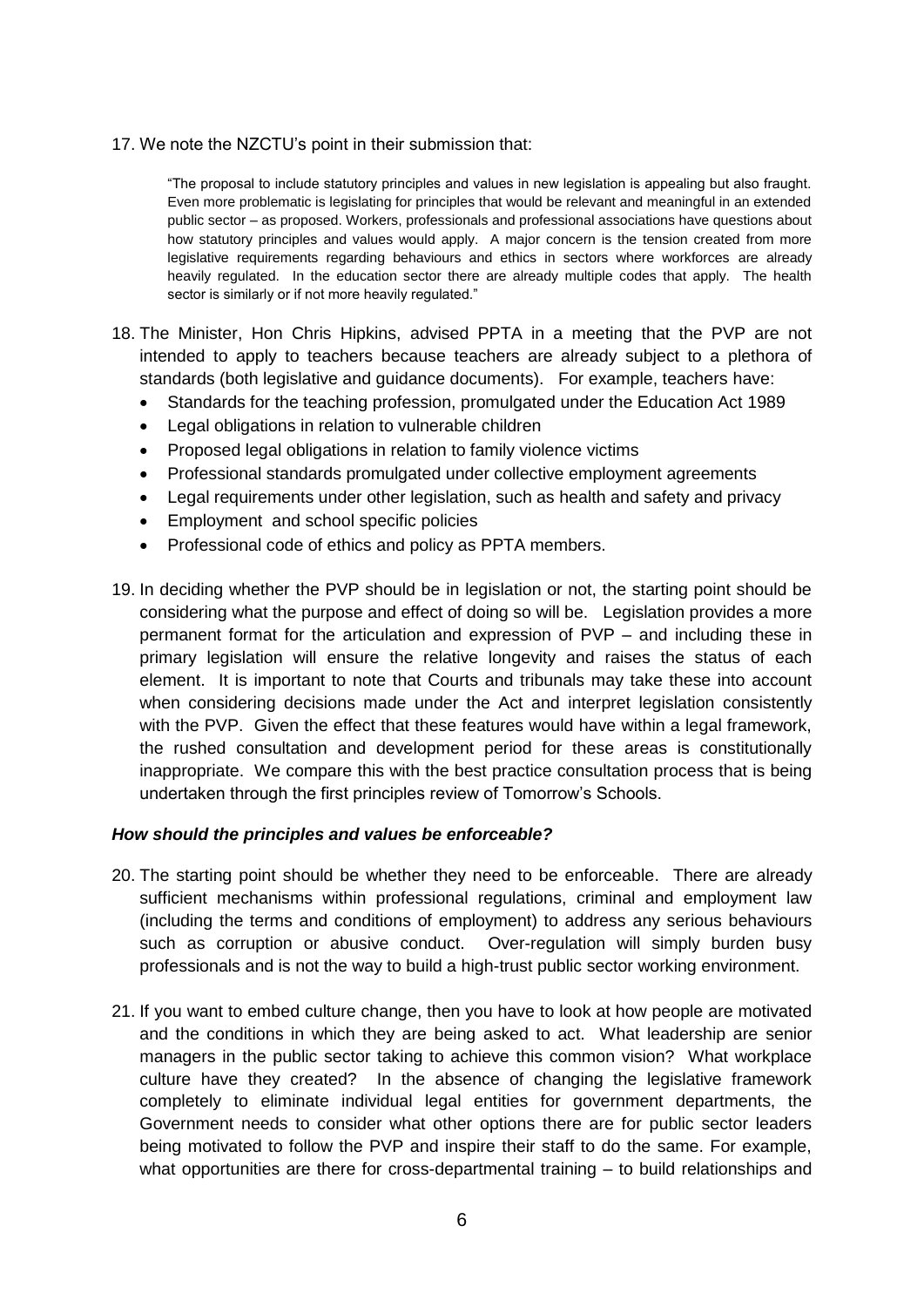common understanding? How do leaders reconcile the PVP alongside their own departmental vision statements?

### *How can the Act help build the trust and confidence of citizens in the Public Service?*

22. In 1988, the former head of the SSC, Dr Probine, spoke about the diversity of the public sector:

"… now programmes like "Glide Time" which are good fun may in fact have given people a rather false image of the public service. It was so well acted that it may have been believable. But let me say that I think the Public Service is excellent in New Zealand….. the recruitment standards are very high…. I don"t think people appreciate the diversity of the public sector… people tend to think of queuing up at a counter for an income tax form. [But there are] park rangers… scientists, the doctors, the foresters, the surveyors, the excellent maps that are produced and so on…"

- 23. In 2017, New Zealand ranked in first place on Transparency International"s Corruption Perception Index. <sup>5</sup> We also note that the SSC"s own *Kiwis Count Survey* for 2017 found that "76 percent of those surveyed say they are satisfied with the level of service provided by Government agencies, up from 74 percent last year."<sup>6</sup>
- 24. This does not mean that there is not still room for improvement.
- 25. Building public trust and confidence in the public sector and public services begins with a common understanding of what the public service actually is – the diversity and nature of the roles - and how this contributes to people"s wellbeing and improves people"s lives.
- 26. This understanding is not really something that can be legislated in the Act but comes from a dedicated and multi-pronged communication strategy and physical public sector presence that reaches into communities and provides value to people"s lives. It comes from professionals, such as teachers and mental health workers, being supported with appropriate resources and having the time and space to meaningfully work with members of the public. It comes from changing the language from "customer" or "client" to "citizen" or "child" or "person". It comes from students learning not just about what government is but how to meaningfully engage with the people and processes that impact on their lives – how to make positive changes.
- 27. The development of Treasury"s Living Standards Framework and embedding wellbeing in the Public Finance Act 1989 are important shifts in the public sector taking broader societal considerations into account.

# *How much detail should be included in the Act and how much should be specified elsewhere in guidance and requirements issued by the Commissioner?*

28. See the comments above.

# *Do you agree with the way we have articulated the purpose, principles and values? Are they clear and compelling?*

 5 [https://www.transparency.org/news/feature/corruption\\_perceptions\\_index\\_2017#table.](https://www.transparency.org/news/feature/corruption_perceptions_index_2017#table)

<sup>6</sup> [http://www.ssc.govt.nz/trust-remains-high-public-services.](http://www.ssc.govt.nz/trust-remains-high-public-services)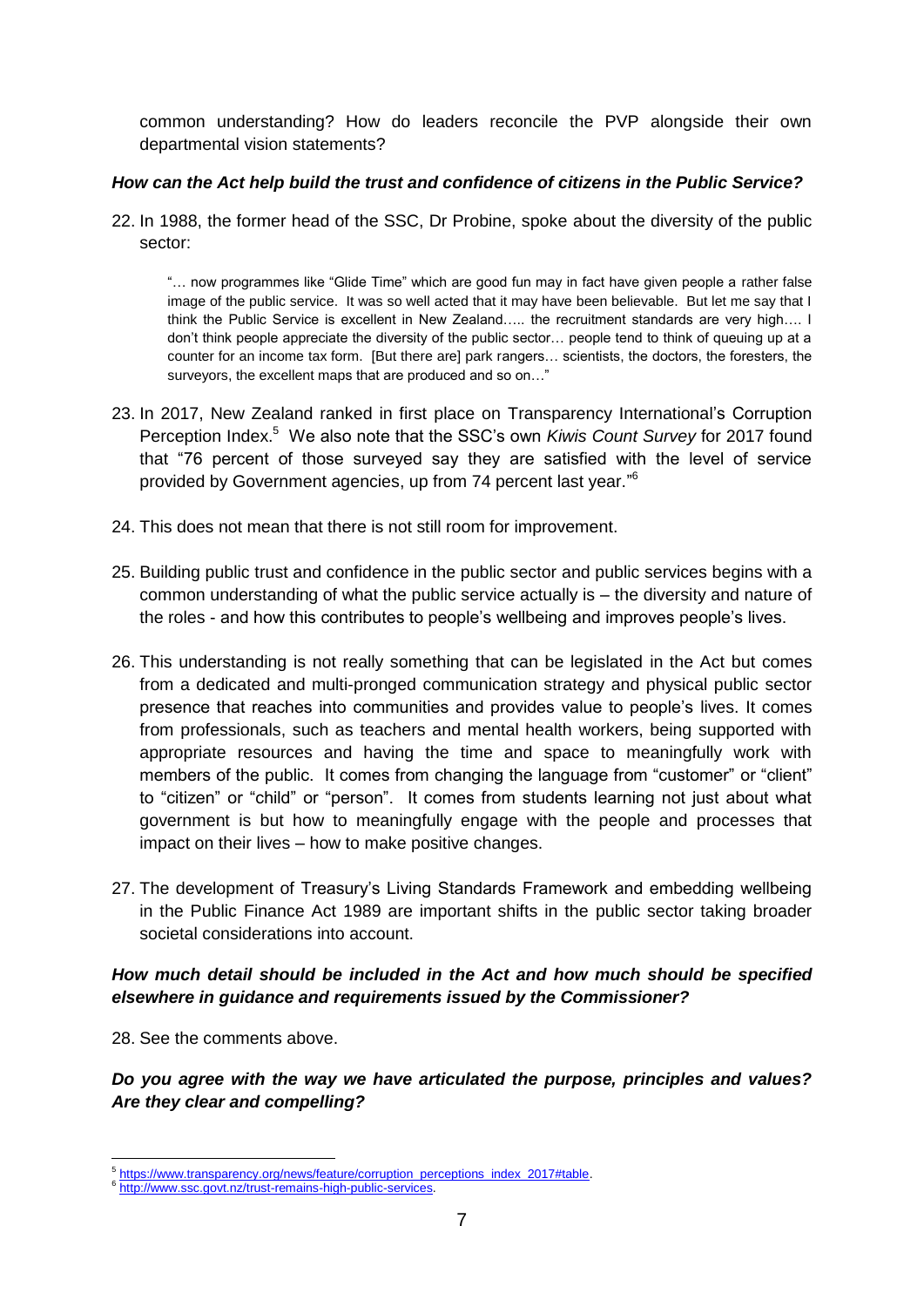- 29. The proposed PVP have a number of issues. For example:
	- *Impartial*: We agree with the NZCTU"s points in their submission that this particular value has caused confusion / not been respected by senior leaders or Ministers in the past, and has differing levels of applicability depending on the area of the public service that someone has been employed or engaged in. The issue of impartiality should be ring-fenced for the discharge of their duties but there is not enough stress put on the rights of a person to freedom of thought and action in their private life. This includes the right to provide a professional opinion (in the whistle-blowing sense, to speak out against the actions of their own organisation and / or the impact of proposed or actual government policy – such as teachers and PPTA working to develop the IES policy into a workable solution for students, teachers and the broader school community or doctors speaking out about the impact of resourcing and shift schedules at a particular hospital). Impartiality also seems to imply that there will be equal application when it may be appropriate to engage special measures or affirmative action to promote the interests of a marginalised group and ensure equity in outcomes.
	- *Accountable*: Accountability must be recognised as flowing both ways within an organisation. Education researchers use the concept of "intelligent, mutual accountability" or often replace the word altogether with "responsibility" which carries much of this broader meaning. A person should of course take responsibility for the actions that are actually within their control but there needs to be a change in language to reflect a collaborative working environment. Also note the comments below about health, workload, training and resources, which may impact on a person being able to perform their functions.
	- *Integrity*: In the description in the discussion document, integrity is defined to include competence in the discharge of one"s duties. It should be noted that incompetence is not always a deliberate action but may occur in the context of health problems for an individual or an absence of appropriate training, resourcing, or emergency situations that require an immediate response. As noted above, workload for members of the public service (including teachers) is high and needs to be addressed as a priority health and safety problem and to ensure the high quality of services going forward.
	- *Respectful*: High empathy and respect are important values. There needs to be a note that people should act in a way where they are / feel safe, as some roles in the public service involve confrontational policies and practices. No-one should feel that they have to tolerate bullying or abuse and this should be explicit. It should be elaborated what "the best outcomes possible" are – tying it to a general purpose.
- 30. As a general point, the drafting of the discussion document appear to be struggling between reconciling the differences between a traditional civil-service to Minister policy advice function with those public service functions that may have a more outward facing public service delivery element. As noted by the NZCTU, the relevance of a value or principle that ties the former in constitutional conventions and protecting free and frank advice are less applicable to service delivery workers in the public payroll.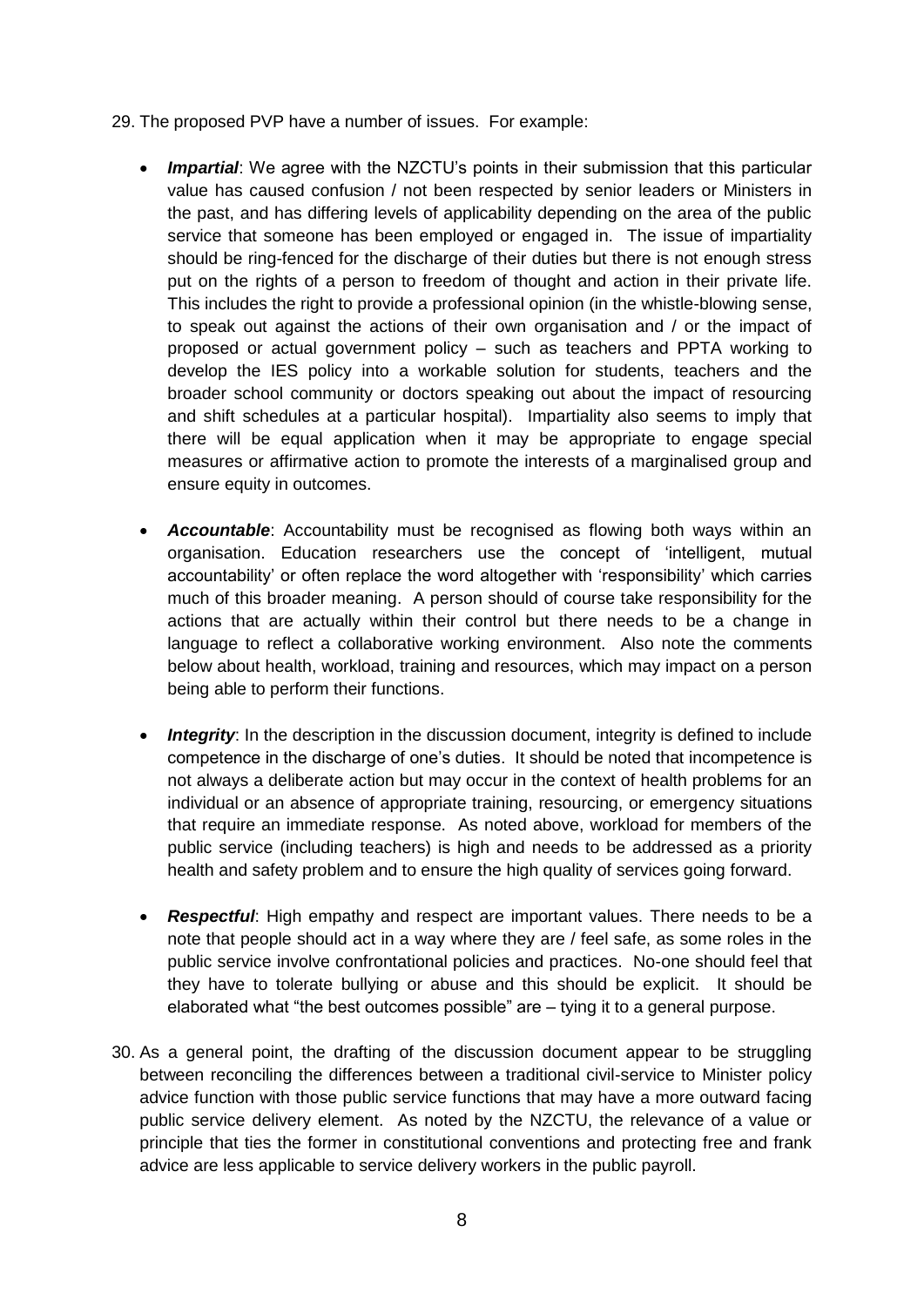- 31. The values outlined above need to be part of a two-way relationship, with any agreed values also being addressed by MPs and Ministers – in particular, integrity and respect. Beyond the oath of allegiance that is sworn on entering Parliament and the Executive Council, are Ministers and MPs subject to a code of conduct? This concept should be sent out for public consultation alongside these proposed reforms.
- 32. Like the NZCTU, we support the recommendation from the PSA for a Charter of Rights outlining civil and political rights for public service workers.

# *Are there any concepts you think are missing? What are they, and why do you think they are important?*

- 33. As noted above, we think that there needs to be a proper consultation period to enable a genuine conversation to develop PVP. Some key concepts appear to be missing from the proposed PVP; for example:
	- We agree with the NZCTU that Te Tiriti needs to be added as a value and / or principles. This is a corner-stone of our constitutional arrangements and the public service (under the broader banner of the Crown) needs to be acting consistently and respectfully to uphold the principles of the Treaty;
	- Given that one of the key purposes of these proposed reforms is to develop a collective identity and better ways of the public service working together, it is strange that the concepts of collective action and collaboration appear to be missing altogether;
	- Max Rashbrooke's (2018) suggestions of government "for the public good" should be considered alongside the new concepts of wellbeing to be incorporated in the Treasury"s Living Standards Framework.
	- The public service also has an important function in giving effect to legal obligations under human rights legislation and international treaty obligations. This should be explicit in the Act / within this framework.

# *Do you see any constitutional implications arising from these proposals and, if so, are there any risks or costs that we need to be aware of?*

34. As above, it is unclear why the Treaty, human rights legislation and international commitments were not explicitly included – this has significant constitutional implications.

# **Scope of the Public Service**

# *Do you agree with the extended scope of the New Zealand Public Service proposed in this paper? Do you see any problems in how this might operate in practice?*

35. The scope really depends on how the regime was going to operate in practice. Many of the entities listed for inclusion in the new definition / scope of public service, as the Human Rights Commission and the NZ Law Commission (and people working within the entities) need to be free of political interference to fulfil their statutory functions, without the pressure of following Government policy or fearing critique / investigation of the Government.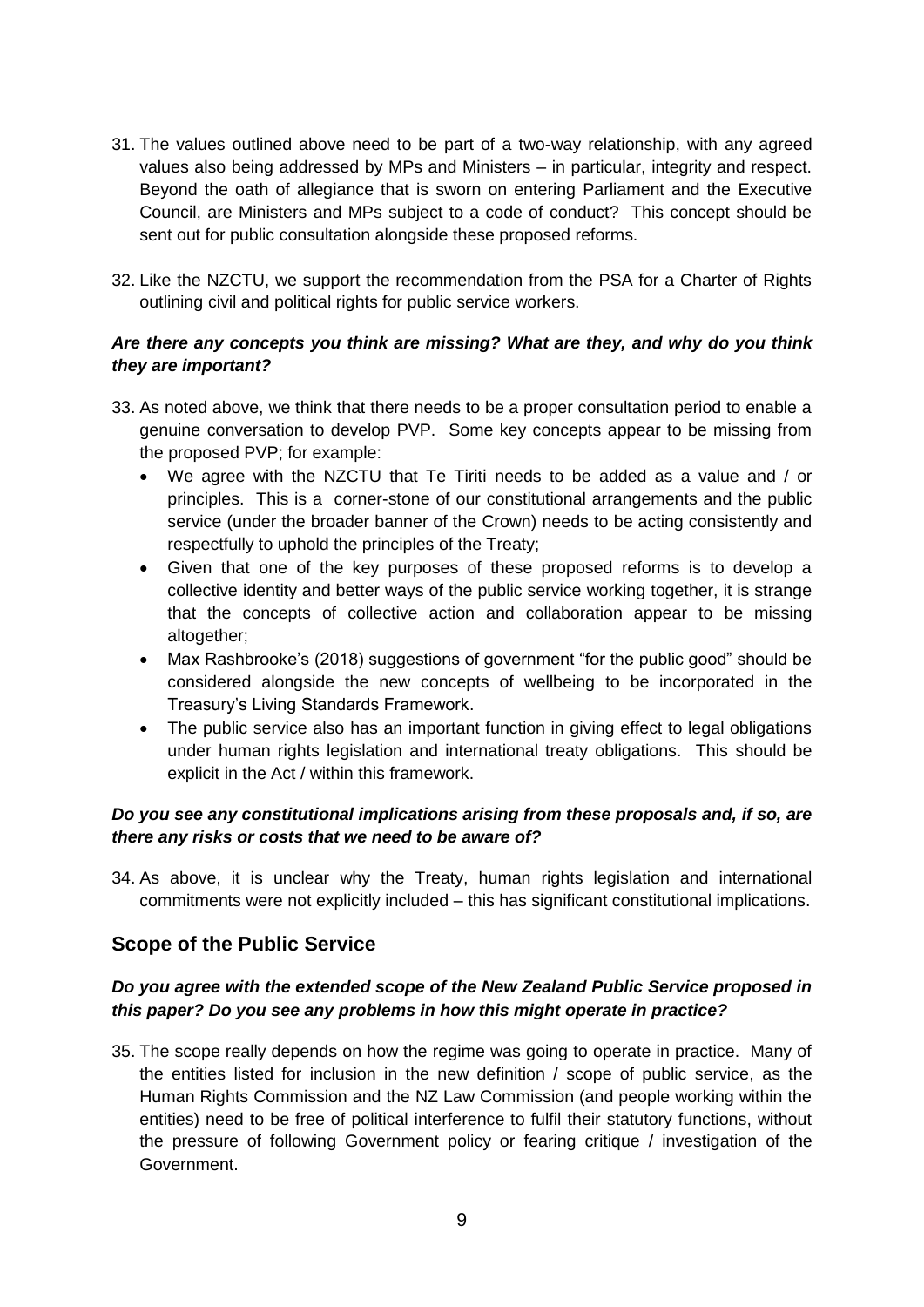- 36. We agree that schools should be excluded. Teachers" professional responsibility lies most strongly with their students, school and the communities that they serve. Schools administrative and governance structures are under review currently with the review of Tomorrow"s Schools, and we believe that is the correct process to be used for considering the statutory role and position of schools.
- 37. It would be useful to know where independent statutory bodies, such as the Education Council, sit within this framework. The SSC should be explicit about exempting this body.

## *What entities do you think should be covered by the purpose, principles and values in the Act?*

38. Government departments.

## *What is your view on the inclusion of Independent Crown Entities in the scope of the New Zealand Public Service?*

39. As above.

# **Crown – Māori Relationship**

# *Does this proposal provide for an appropriate contemporary expression of the Public Service's support for the Crown/Māori relationship? Why or why not?*

- 40. As noted above, the Treaty is a cornerstone of our constitutional arrangements, and giving effect to the principles of the Treaty of Waitangi is a key concept that should be incorporated within the PVP.
- 41. We agree with the points that the NZCTU have made in their submission on this point, in consultation with the Runanga, in particular:
	- We are enthusiastic to see recognition of Te Tiriti o Waitangi and the obligations of public services to be responsive to the needs and aspirations of Māori.
	- More work is needed to better understand why these needs are not being met;
	- The neo-liberal reforms in the 1980s and 1990s had a disproportionate impact on the industries where Māori were predominantly working, the communities that they were predominantly living in and the welfare safety net that was supposed to be there to protect all citizens that were vulnerable and needed support.

# *Are there any aspects you think are missing? What are they, and why do you think they are important?*

42. Further thought should also be given to a stand-alone clause to recognise and promote human rights legislation and international commitments, as part of our constitutional framework.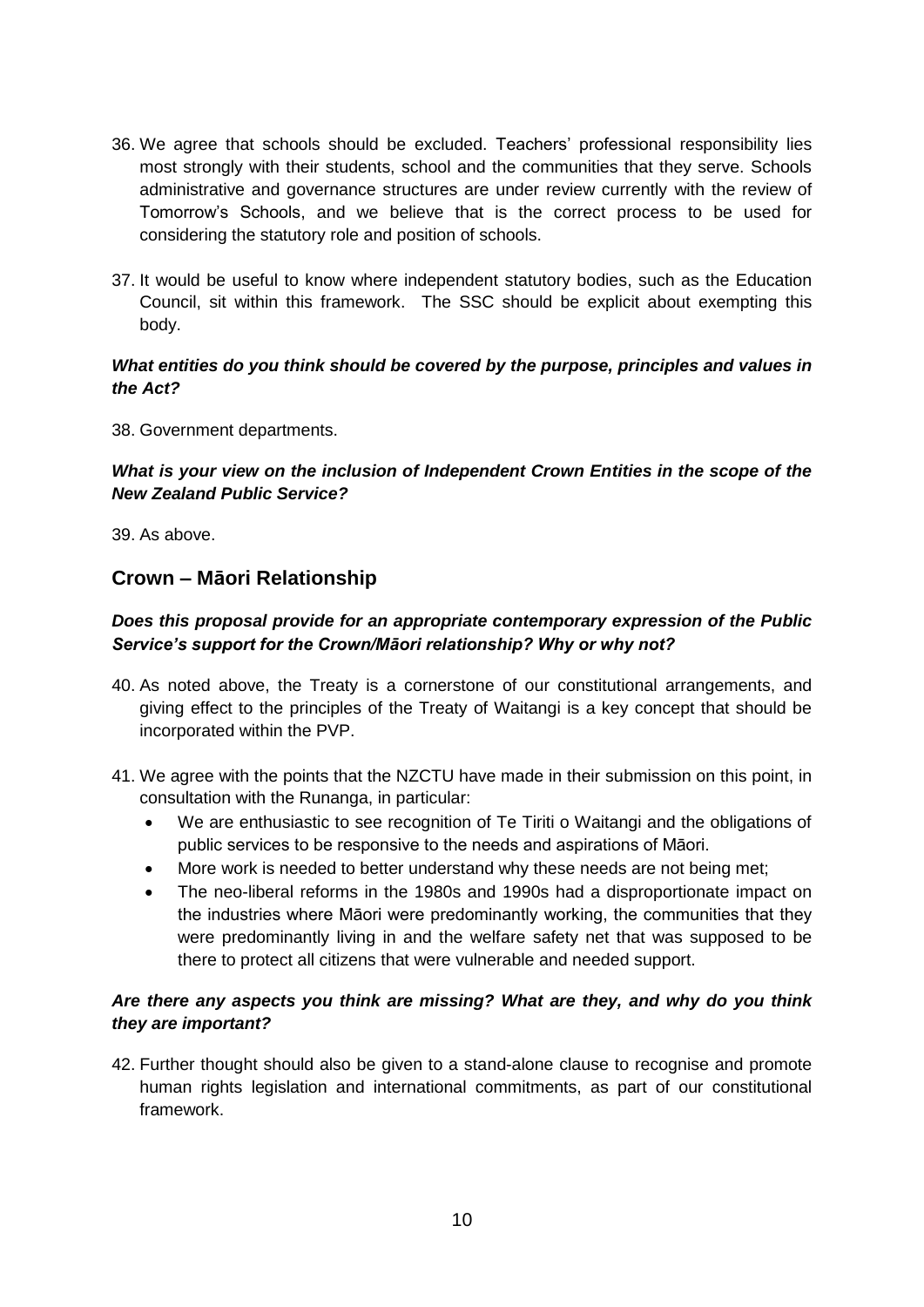# **Our People**

## *What should the Act say about diversity and inclusion?*

- 43. PPTA strongly believes that appointments should be made on the basis of merit and that a person should not be disadvantaged or discriminated against because of any of the prohibited grounds in the New Zealand Human Rights Act 1993 and New Zealand Bill of Rights Act 1990. Evidence shows that diversity within an organisation and in leadership roles is an asset for an organisation, and in the public service space this extends to better understanding and response to the needs of the public and to identify opportunities and risks.
- 44. In principle, we agree with the proposal for the State Services Commissioner to have a positive statutory duty to promote diversity and inclusion across the public sector and that chief executives should also have an active duty to promote diversity and inclusion within their individual departments. Such an approach is consistent with the Good Employer obligations in the Act and New Zealand"s commitments under international treaties, such as the Convention on the Elimination of All Forms of Discrimination Against Women, the Convention on the Elimination of All Forms of Racial Discrimination, and the Convention on the Rights of Persons with Disabilities.
- 45. But more than this, there has to be a better understanding of where the barriers are for people entering and remaining in the public service workforce, and how public service employers should work to accommodate these needs or eliminate any barriers. This should be done as part of a tripartite working group with unions, in the same way as the Gender Pay Principles were developed.
- 46. This group could ask for advice from the New Zealand Human Rights Commission, which has a special mandate in relation to EEO and eliminating discrimination and NGOs, such as the National Council of Women, which have a strategic objective in promoting a Gender Equal NZ. This work-steam should be resourced for on-going implementation. Such an approach is consistent with the United Nations Sustainable Development Goals, such as SDG17 - partnerships (with civil society) to meet the goals and New Zealand"s ILO obligations.
- 47. The State Services Commission and Chief Executives should be required to report back annually on how they are meeting these Diversity and Inclusion obligations and any targets set by the Minister.
- 48. We agree with the NZCTU that:

"to address the issues relating to loss of capability and capacity there must be investment in people, lifting of skills of all and development of the workforce and workplace practices based on fairness and respect in a high trust environment that values participation, diversity and flexibility and healthy, safe and sustainable work…. We recommend a stocktake by the SSC of how the Good Employer obligations are being implemented."

49. When the EEO provisions were first introduced in 1988, officials from the State Services Commission advised PPTA that the Ministry of Education would have a supervisory role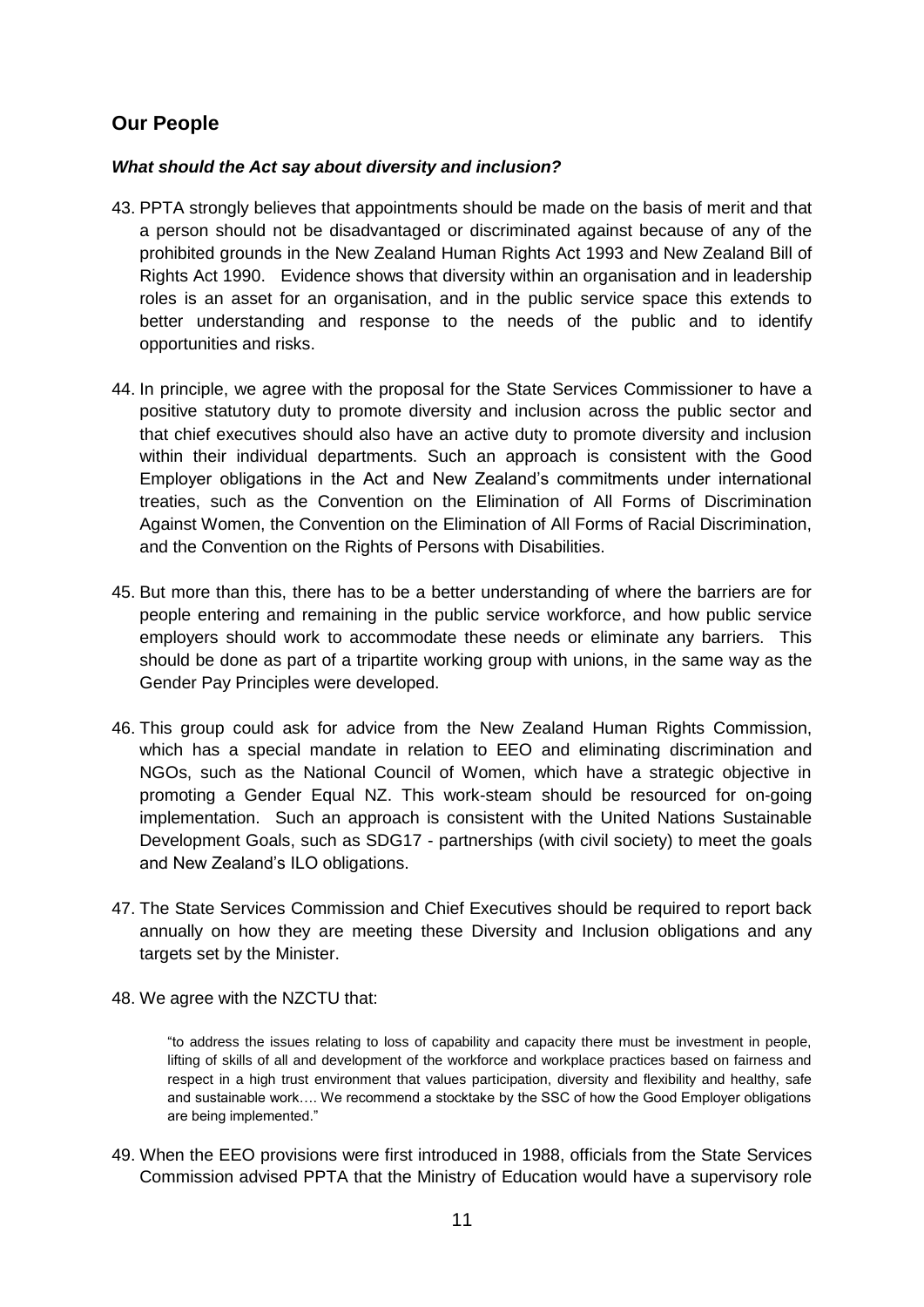with regard to these provisions. However, the Ministry has been noticeably absent from this supervisory process. As a result, implementation and understanding of the Good Employer and EEO provisions in the Act and collective agreements is mixed across schools and the Ministry. Despite this, PPTA has promoted the EEO Good Employer provisions including providing guidance to schools and PTPA members, and worked with the New Zealand School Trustees" Association to publish *Guidelines to assist Boards of Trustees to meet their Good Employer Obligations to Māori*<sup>7</sup> .

50. It may be appropriate for the new diversity and inclusion requirements to apply to schools, like the current Good Employer and EEO obligations in the Act, provided that the PPTA is part of the tripartite working group, and implementation and execution of the EEO, Good Employer and these new provisions is strengthened. There needs to be ongoing resourcing and support from Government for schools for this purpose.

# *How can the Act help ensure that workplaces are diverse and inclusive?*

51. See above.

# *Do you agree that the legislation should enable the establishment of common terms and conditions for functions and professions across the Public Service? Why, or why not?*

- 52. It depends on how the public service is defined and the purpose of the common terms and conditions.
- 53. The discussion document as written appears to be aiming to establish common terms and conditions for the purpose of driving down labour standards and increasing competition in the context of a projected ageing workforce and demand for highly skilled workers. This is an odd approach for a Labour-led Government.
- 54. We would support terms and conditions that strengthen and improve conditions for workers, such as creating an entitlement to paid partner"s leave on the birth or adoption of a child, or agreed measures that are proven to address the gender pay gap within organisations. All of these conditions would need to be agreed to by the relevant unions. There should not be any weakening of existing terms and conditions of employment.
- 55. Further tri-partite work would need to be undertaken to establish whether it is appropriate for any common terms and conditions to be included within the collective agreements for teachers. PPTA would need to be at the table for these discussions.

# *Do you agree that the Commissioner should have the proposed level of oversight over pay equity negotiations?*

56. We agree with the NZCTU that the tripartite model generally needs to be used for pay equity negotiations. It is important to emphasise that pay equity is a legal right, not at the whim of the SSC Commissioner. The education sector should be separate unless otherwise agreed with the relevant union.

 7 [https://www.ppta.org.nz/dmsdocument/26.](https://www.ppta.org.nz/dmsdocument/26)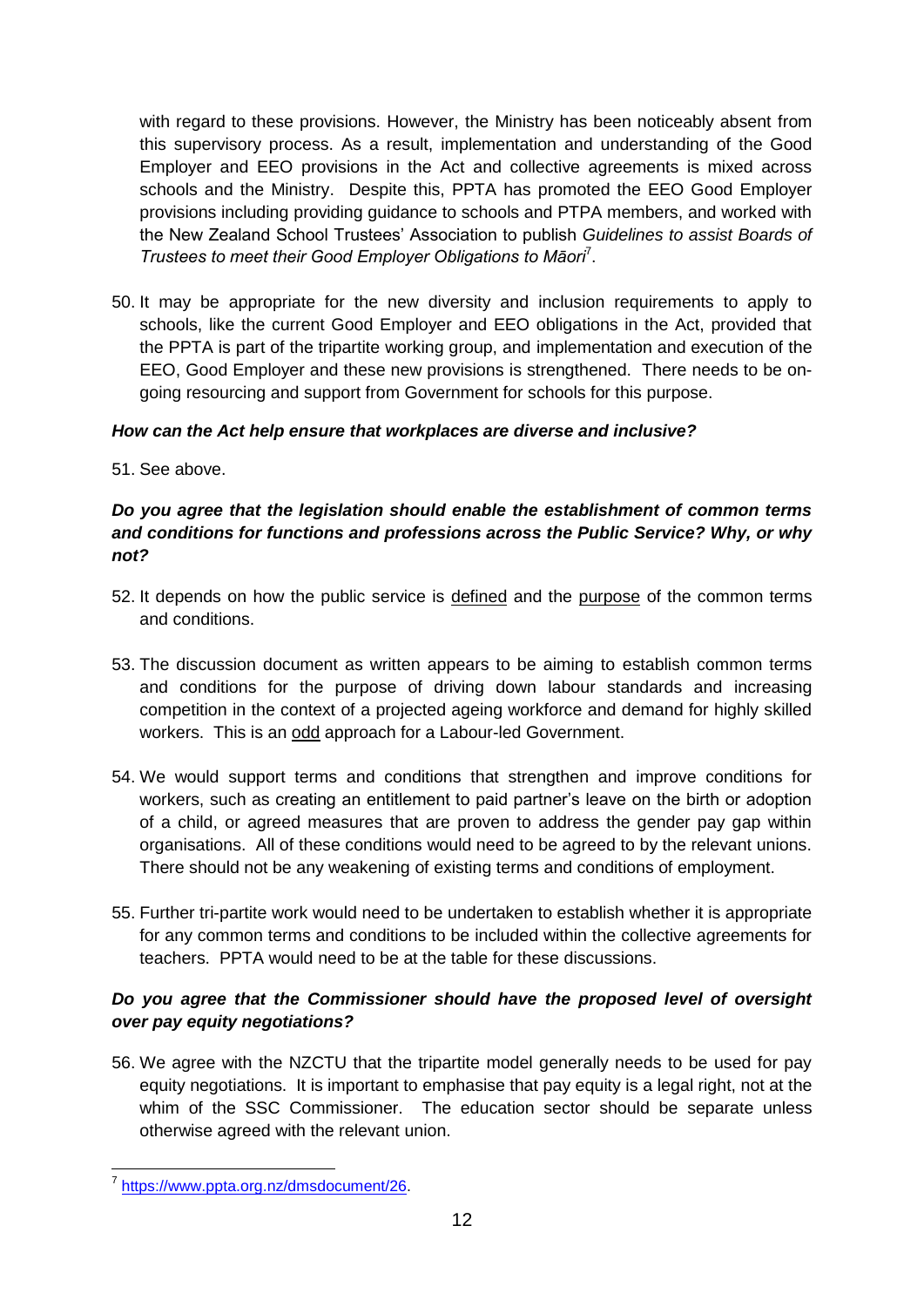# *What could be the costs or risks in greater cross-Public Service coordination on workforce issues?*

- 57. It depends on the level of coordination and the nature of the common terms and conditions. If there is any deterioration or lower conditions imposed then there is a significant risk that workers in hard to staff and challenging work environments will leave – higher turnover and harder to fill vacancies. We are already experiencing the impact of shortages in the secondary teaching profession as remuneration has declined relative to comparable professions and the median wage amidst higher workload and regulatory requirements.
- 58. The system also needs to be developed in a way that recognises the different and unique aspects of different professions so that there is the opportunity to have specific terms and conditions that match. For example, the need for school teachers to have noncontact time to recognise the work and time required to prepare for lessons and meet the other aspects of their job.

#### *What else could promote the aim of a diverse, flexible, and effective workforce?*

- 59. Various working groups have identified a range of difficulties in the past that have still not been actioned by the Ministry of Education as the employer for teachers. For example, the Pay and Employment Equity review – published in  $2008^8$  – went for several years, identified pay and employment equity issues in education then was dropped as a priority (and the report was not even not carried over to the Ministry"s new website) when the Government changed. The report contains a number of agreed recommendations that should be implemented alongside the recently agreed gender pay principles.
- 60. In the schooling sector, the education unions and NZSTA should be funded to deliver joint workshops for schools on how to develop and implement diversity and inclusion, good employer and EEO policies within schools.

# **Organisational Arrangements**

# *Do you agree that we need more options for departments to organise in ways that improve the outcomes and services for New Zealanders? Why, or why not?*

61. We support a break-down of silos and more collaboration within the public service, provided that the core functions of departments are not lost or forgotten about. PPTA has long been promoting a more comprehensive and wrap-around approach for the social problems that students and their families experience. See, for example, the following PPTA Annual Conference paper: *Equipping schools to fight poverty: a*  community hub approach (2013)<sup>9</sup>. Such an approach to social problems requires collaboration across Government departments and funding across the different departmental budget lines.

#### *Do you agree that Public Service Executive Boards will help the Public Service deliver better services and outcomes? Are there any risks we should consider?*

 8 [https://www.nzei.org.nz//documents/MYNZEI/Resources/SS-Reports/PaEE-Full%20Report.pdf.](https://www.nzei.org.nz/documents/MYNZEI/Resources/SS-Reports/PaEE-Full%20Report.pdf)

<sup>9</sup> [https://www.ppta.org.nz/dmsdocument/337.](https://www.ppta.org.nz/dmsdocument/337)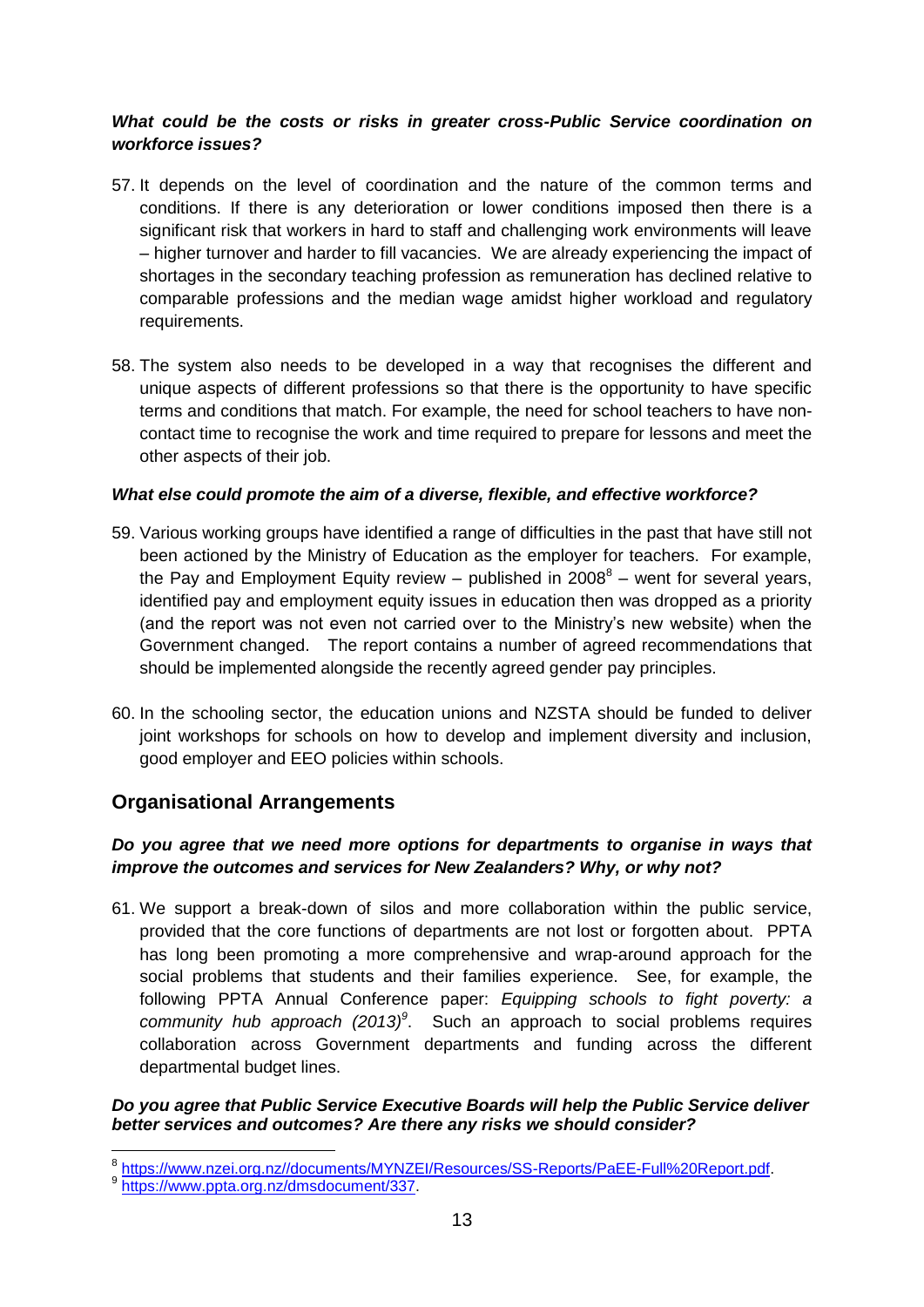62. Better coordination at the executive level should help to set a coordinated approach to coordination at lower levels.

#### *What do you think about formal collective accountability of chief executives on Executive Boards? What are the benefits and risks of this approach?*

63. The risks are that people become accountable for decisions that are outside their control or expertise or that no one is clearly accountable. However, this joint responsibility could be managed - as we have seen in other contexts, such as the health and safety legislation. We would need to see the details before making any further comment.

### *Do you agree that a Joint-venture model would help the Public Service deliver better services and outcomes?*

#### *Do you think that one of the three potential Joint-venture models would work better than the others, and if so why?*

#### *What are the benefits or risks of the Public Service using Joint-ventures? What checks and balances are needed in the process of establishing joint ventures?*

- 64. We agree with the NZCTU submission that it is interesting to see the joint venture model being used in the family violence space and that it will be important to evaluate the effectiveness of this new organisational model to capture lessons learnt and assess the desirability of expansion (with or without amendments).
- 65. We would expect a proper consultation period before any changes were implemented that impact on schools or the Ministry of Education.

#### *Do you agree with the proposal for an Executive Agency model? Why, or why not?*

- 66. See the comments on new organisational models above.
- 67. In theory, greater coordination and shared funding should help to better address social problems that do not sit neatly within departmental silos and single budget lines. Efficiencies are also to be gained in joint delivery and procurement – see comments above on the current inefficiencies within the Tomorrow's Schools governance model.
- 68. It should not be used as an arbitrary excuse for reducing funding for public services. While there may be efficiency gains from this model, it is clear that New Zealand Core Crown expenditure is already relatively low compared to overseas comparators, coming in below all of Western and Northern Europe, and comparable to the USA.
- 69. Within this model it needs to remain clear as to who is responsible for what type of decisions.
- 70. We would expect a proper consultation period before any changes were implemented that impact on schools or the Ministry of Education.

#### *Do you agree with the proposal for a Statutory Officer model? What would the benefits or risks of this model be?*

71. The obvious risk is that a person delegated all the responsibility is then not given sufficient funding or resourcing by the chief executive to actually deliver it effectively in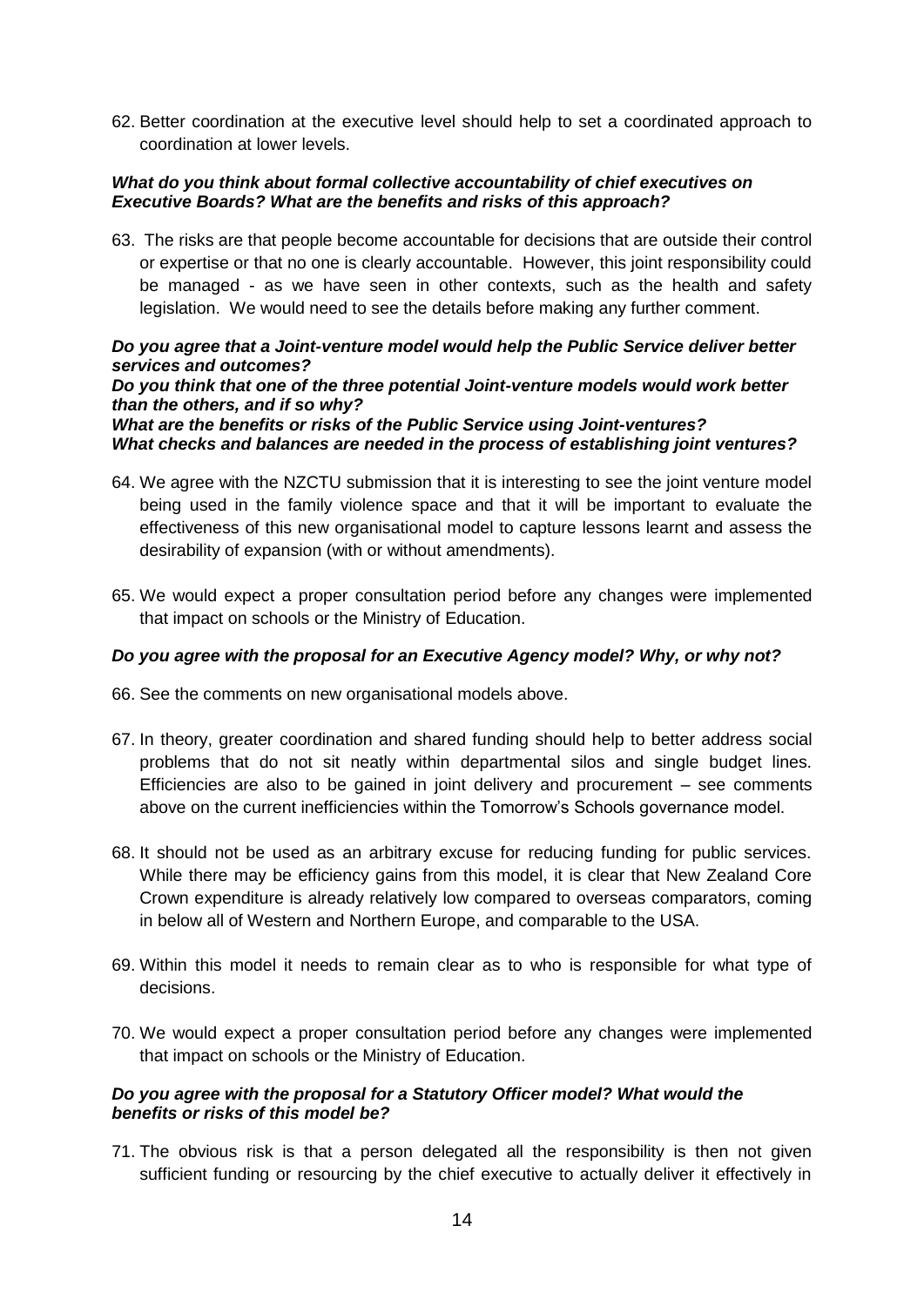the public good. We would expect a proper consultation period before any changes were implemented that impact on schools or the Ministry of Education.

#### *When considering all of the proposals in this chapter, do you think they will achieve the right balance of delivering better services and outcomes while retaining clarity of accountability?*

- 72. Greater coordination of resources, policy, leadership and spending is just one aspect of improving how public services can be more effectively delivered.
- 73. Ultimately, there needs to be a massive injection of resourcing (and the corresponding tax revenue) to increase the capacity and reduce the workload of individual public servants. In schools, for example, this means smaller class sizes, better terms and conditions for the workforce, streamlining paper work, and increasing the operating budget – taking into account equity in schools.

#### *When considering all of the proposals in this chapter, are there any specific changes that would improve them?*

74. See above.

#### *What do you think the consequences of the proposals will be, e.g. for public servants, citizens and other legislation?*

75. Any changes will need to be clearly communicated, with an opportunity for genuine consultation, so that people are clear about where services are and the accountability lines. We would not want to see the changes result in an increase of insecure work or loss of revenue for services.

#### *Do you agree with the potential implications for the Public Finance Act? What other changes might be considered to the Public Finance Act?*

76. We note that the NZCTU has provided a comprehensive submission on the issue of embedding wellness in the Public Finance Act 1989. We agree with their analysis on this issue.

#### *Are there options for changing the way services are delivered that we have missed?*

- 77. A new method of public service delivery is explored in Max Rashbrooke"s recent publication *Government for the Public Good*. His book explores the capacity and effectiveness of government action and proposes a new form of "liquid government". In chapter 13 of this book, he outlines a range of ways that citizens can be more directly involved in the development of policy and public services – from "citizens" assemblies or juries" to "mini publics" to the larger Brazilian model of "national conferences on policy" to Taiwan"s online vTaiwan democracy model.
- 78. Rashbrooke advises that:
	- "Participation often looks unpleasant to the less committed. People expect lots of shouting, a room full of difficult characters, and an immense drain on their energy. The reality of liquid government is rather different. Its forums stress the importance of listening as well as speaking, of turn-taking and respectful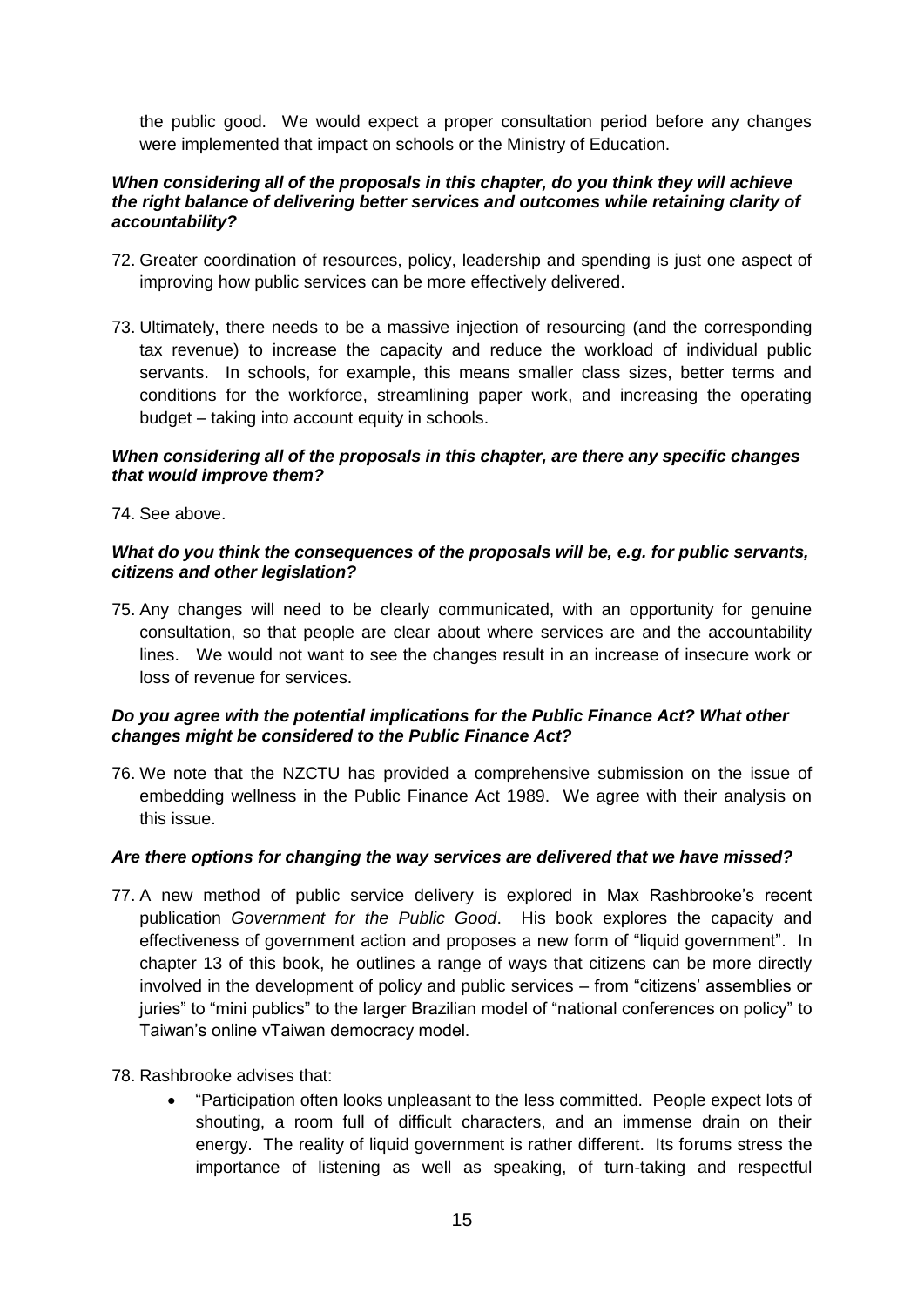argument. Firm facilitation is crucial. Deliberation is sometimes claimed to make a group more extreme, as moderate members are easily swayed by confident hardliners. But research shows that this is true only in unstructured groups: wellfacilitated discussion, in which all voices are brought forward, makes people *less*  extreme, as has been demonstrated, for instance, in Finnish deliberation on immigration issues."<sup>10</sup>

- "Liquid government is sometimes criticised for privileging a hyper-rational discussion that comes most naturally to the well-educated. But this misunderstands modern deliberation, where storytelling, personal narrative and other forms of communication are increasingly valued."<sup>11</sup>
- "Liquid government is sometimes depicted as slow and cumbersome, and of course it does take more time initially than conventional methods. But better the right decision slowly than the wrong decision quickly. Front-loading decisions can, the evidence suggests, save time later, leading to faster response time overall." <sup>12</sup>
- "Liquid government is not about transparency in the sense of printing volumes of information that the public may never read. It aims to amplify the voice of citizens – what they put into government, rather than what government puts out to them – in ways that have shown to increase confidence in policies and politicians."<sup>13</sup>
- 79. Despite the significant challenges within the Tomorrow"s School"s model, community involvement has been a positive outcome. Rashbrooke"s work suggests that there are a range of ways to retain this level of democratic participation in public services, such as schools, while also reforming the governance structure to ensure that there are protections in place to ensure equity, efficiencies in administration and informed discussion. As Tomorrow"s Schools has demonstrated, issues that greater local participation have given rise to are the nature and scale of local communities, and their capacity to make important decisions, and the detrimental impact on the system as a whole of many local decisions being made in a disconnected way. Addressing this in education, this could mean improving outcomes for the 20% of schools within the system that are currently failing. The PPTA Annual Conference paper *The Tomorrow's Schools Review* (2018) provides more specific information and a list of additional principles and outcomes for the review.<sup>14</sup>

# **Leadership**

## *Do you agree with the proposal for a Senior Leaders Service in the Public Service? What are the benefits, costs, and risks of our proposals for the SLS?*

80. It depends on how this was supported and implemented.

81. If done well, the benefits could be that there is more collaboration on cross-sector service delivery, and more opportunities to nurture and develop a diverse and inclusive

<sup>1</sup> <sup>10</sup> Rashbrooke, M. (2018) *Government for the Public Good: The Surprising Science of Large-Scale Collective Action* (Bridget Williams Books, Wellington),pp. 270-.271.

Ibid, pg. 271

<sup>12</sup> Ibid, pg. 272.

 $13$  Ibid.

<sup>14</sup> [https://www.ppta.org.nz/dmsdocument/721.](https://www.ppta.org.nz/dmsdocument/721)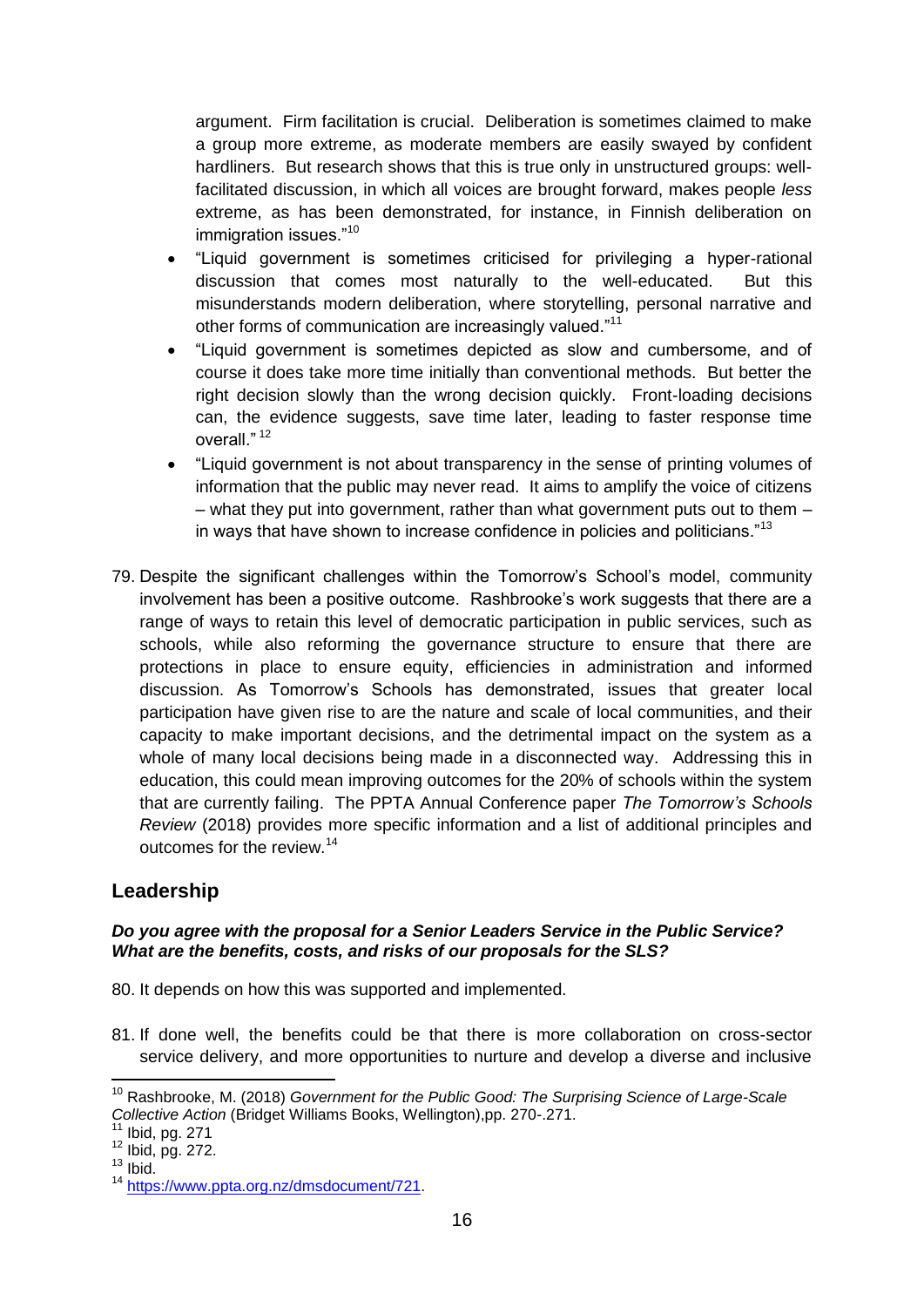senior leadership group in the public sector – consistent with other areas of the proposed reforms. The risk is that subject specialism could be lost if there is only one route available into senior leadership positions. We would need to see more detail of any final proposal.

## *How can we ensure that the Senior Leaders Service is diverse and inclusive?*

- 82. Diversity and inclusion are particularly important to incorporate in the leadership levels of the public service as New Zealand is a bicultural country and multicultural society and we have unmet needs and inequality to address. The public service leadership needs to be responsive to the needs of the community it serves and diversity within leadership structures helps to reinforce positive role models, in addition to the better ability of the public service to identify and respond to risks.
- 83. A suite of measures are needed to make this change. For example, with gender equality:
	- Structural mechanisms: Quotas are shown to work well to promote gender equality and ensure merit appointments in leadership and governance positions in other countries and organisations;
	- Societal mechanisms: Such as paid partner"s leave, can help to reduce the "motherhood pay gap"<sup>15</sup> we experience in New Zealand. New Zealand can learn a lot from Iceland – another developed, small island nation – which has dedicated paid partner's leave.
	- Forming a genuine partnership with NGOs, such as the National Council of Women, to implement their Gender Equal NZ strategy, as per their White paper<sup>16</sup>;
	- Working with unions in a tripartite manner to develop leadership training and professional development, and to help ensure that EEO, Good Employer and the proposed diversity and inclusion causes are understood and implemented effectively in workplaces.

*Do you agree with the proposal to include an overarching reference to the collective responsibility and accountability of chief executives in the Act?*

#### *How do you think collective responsibility and accountability of chief executives could best be achieved? Are there any costs or risks that we should consider?*

84. See comments above under the questions on Executive Boards.

# **Serving Successive Governments**

1

# *Should a provision for a Long-term Insight Briefing be provided for in the legislation?*

85. Yes. In the absence of an upper House and other checks and balances in the 3 year electoral cycle, it is important for the public service to be providing information for the public and the political parties about the policies, issues, and needs across sector with a

<sup>&</sup>lt;sup>15</sup> [https://www.stats.govt.nz/assets/Reports/Effect-of-motherhood-on-pay-methodology-and-full](https://www.stats.govt.nz/assets/Reports/Effect-of-motherhood-on-pay-methodology-and-full-results/effect-of-motherhood-on-pay-methodology-full-results.pdf)[results/effect-of-motherhood-on-pay-methodology-full-results.pdf.](https://www.stats.govt.nz/assets/Reports/Effect-of-motherhood-on-pay-methodology-and-full-results/effect-of-motherhood-on-pay-methodology-full-results.pdf)

[https://www.ncwnz.org.nz/wp-content/uploads/2015/11/EnablingWomensPotential\\_OnlineViewing-](https://www.ncwnz.org.nz/wp-content/uploads/2015/11/EnablingWomensPotential_OnlineViewing-1.pdf)[1.pdf.](https://www.ncwnz.org.nz/wp-content/uploads/2015/11/EnablingWomensPotential_OnlineViewing-1.pdf)